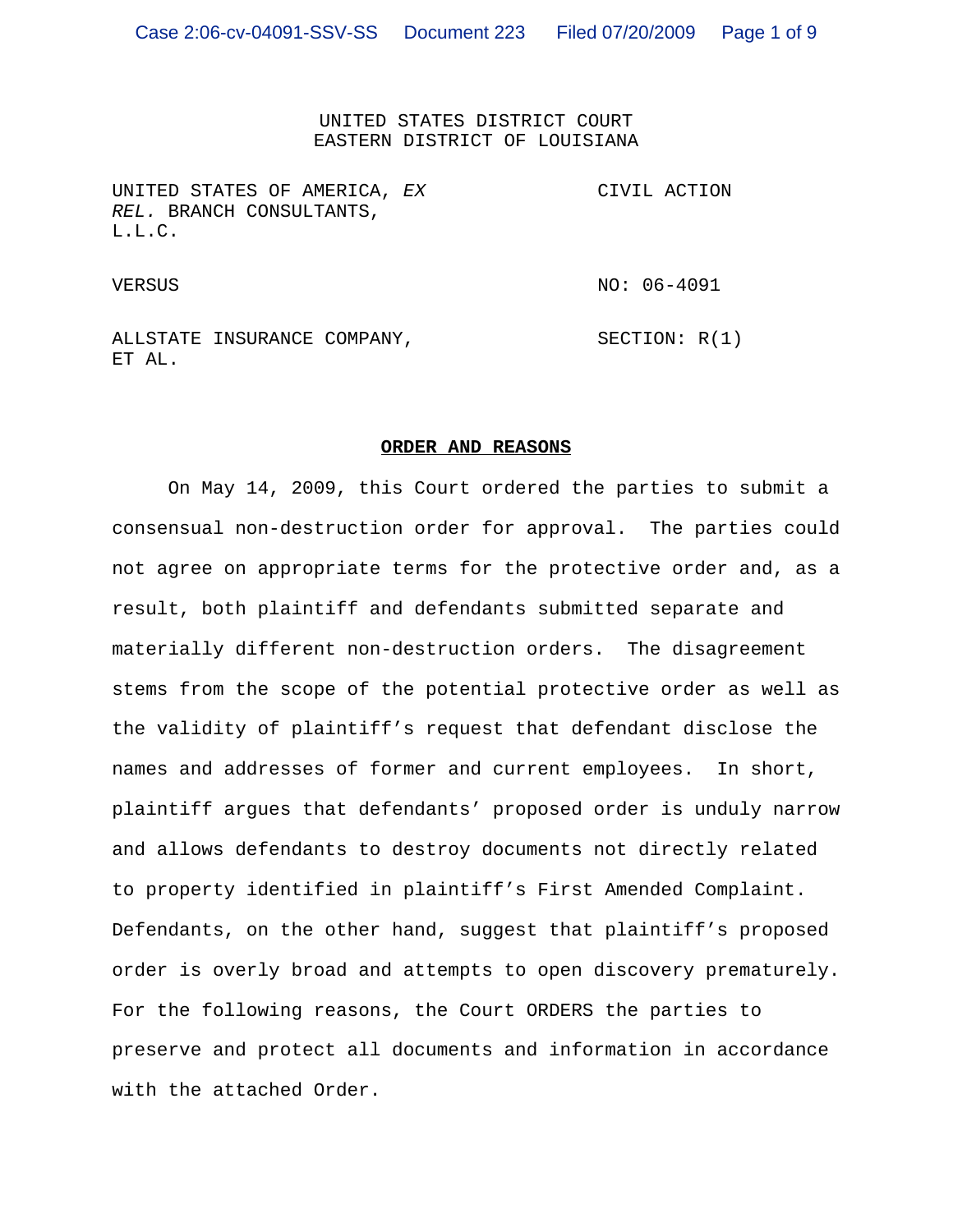# **I. Legal Standard**

"[T]he preservation of documents and their availability for production is essential to the orderly and expeditious disposition of litigation . . . ." *In re Prudential Ins. Co. Of Am. Sales Practices Litig.,* 169 F.R.D. 598, 599 (D.N.J. 1997). Document-preservation orders are common in complex litigation and the Court's powers regarding control over destruction of documents have long been established. *See Gaines v. Chew,* 43 U.S. 619, 629 (1844). In constructing an order for nondestruction, a balance must be struck between preserving relevant documents and imposing an unforseen and undue burden upon the parties. *See Manual for Complex Litigation,* § 11.442 (4th ed.).

## **II. Scope of the Protective Order**

The parties disagree as to whether the non-destruction agreement should be limited to properties identified in plaintiff's First Amended Complaint. Defendants argue that Federal Rule of Civil Procedure 9(b) limits the scope of a pretrial protective order to those claims pleaded with specificity. Accordingly, defendants urge the Court to limit the scope of the protective order in the present case to fifty-seven properties specifically listed in plaintiff's First Amended Complaint.

Federal Rule of Civil Procedure 9(b) governs the pleading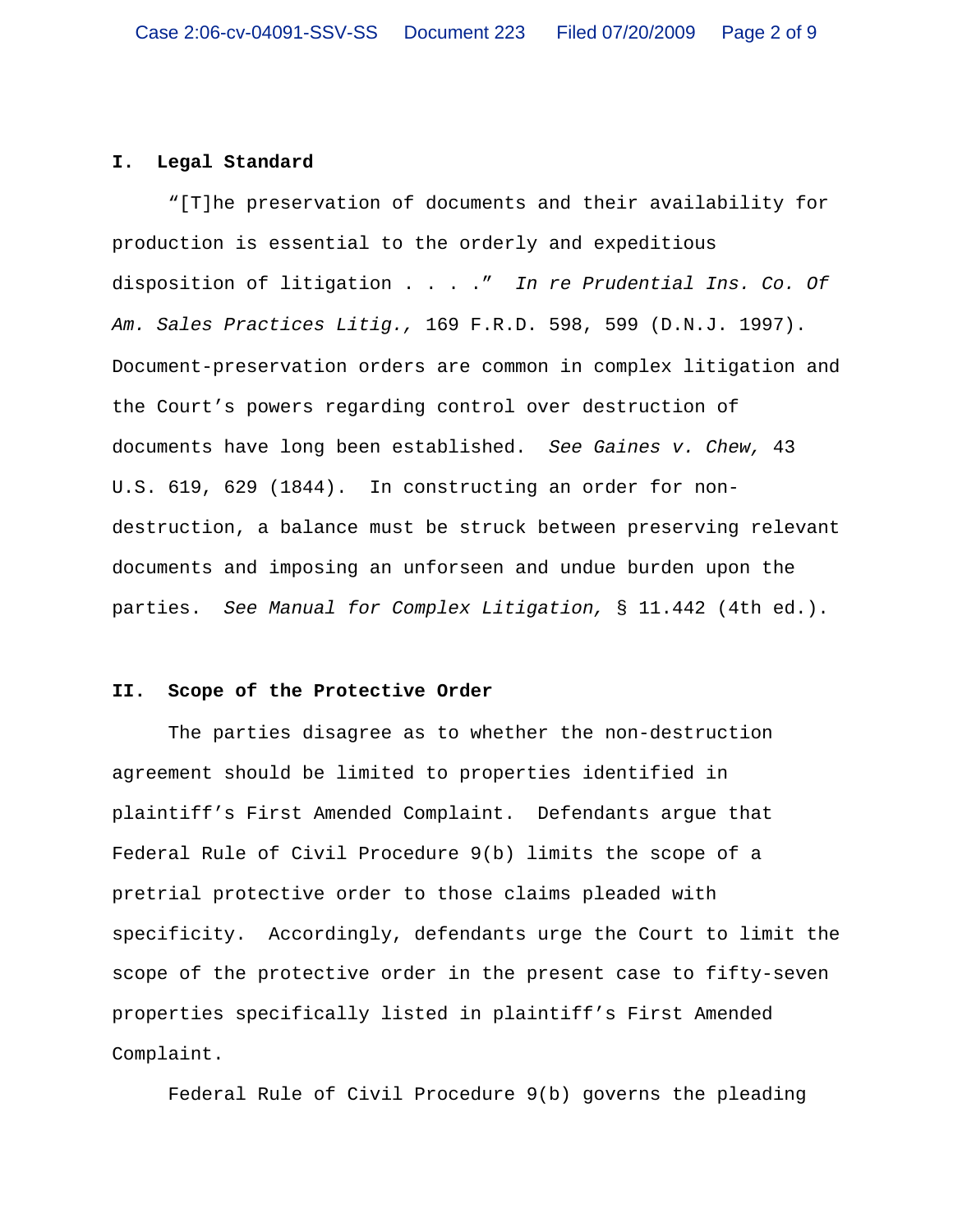standards for claims, such as plaintiff's, brought under the False Claims Act. *See United States ex rel. Thompson v. Columbia/HCA Healthcare Corp.,* 125 F.3d 899, 903 (5th Cir. 1997). Defendants point to several opinions holding that discovery under the False Claims Act must be constrained by Rule 9(b). *See United States ex rel. Stewart v. The Louisiana Clinic,* No. 99- 1767, 2002 WL 1066745, at \*2 (E.D. La. 2002)(*Stewart I*); *United States ex rel. Stewart v. The Louisiana Clinic*, 99-1767, 2003 WL 21283944, at \*9 (E.D. La. 2003)(*Stewart II*); *United States ex rel. Bane v. Breathe Easy Pulmonary Servs., Inc.*, No. 8:06-CV-40- T-24MAP, 2008 WL 4057549, at \*1 (M.D. Fla. Aug. 27, 2008).

There is no dispute that discovery, once it begins, will be limited to the allegations that survive 9(b). But discovery has not yet begun; in fact, defendants' motion to dismiss is still pending. *Stewart I* and *Stewart II* are therefore inapplicable, as each opinion concerns the appropriate scope of discovery after the court had ruled on the motion to dismiss and the scope of plaintiffs' claims had been appropriately narrowed. The court found that several of the *Stewart* plaintiff's counts passed muster under Rule 9(b). *See Stewart I,* 2002 WL 1066745 at \*1-5. Certain of the *Bane* plaintiff's claims similarly weathered a motion to dismiss. *Bane*, 2008 WL 4057549, at \*1 n.2. In contrast, the sufficiency of plaintiff's complaint in the present case has yet to be determined and discovery has yet to commence.

While this Court is not now ruling on the motion to dismiss,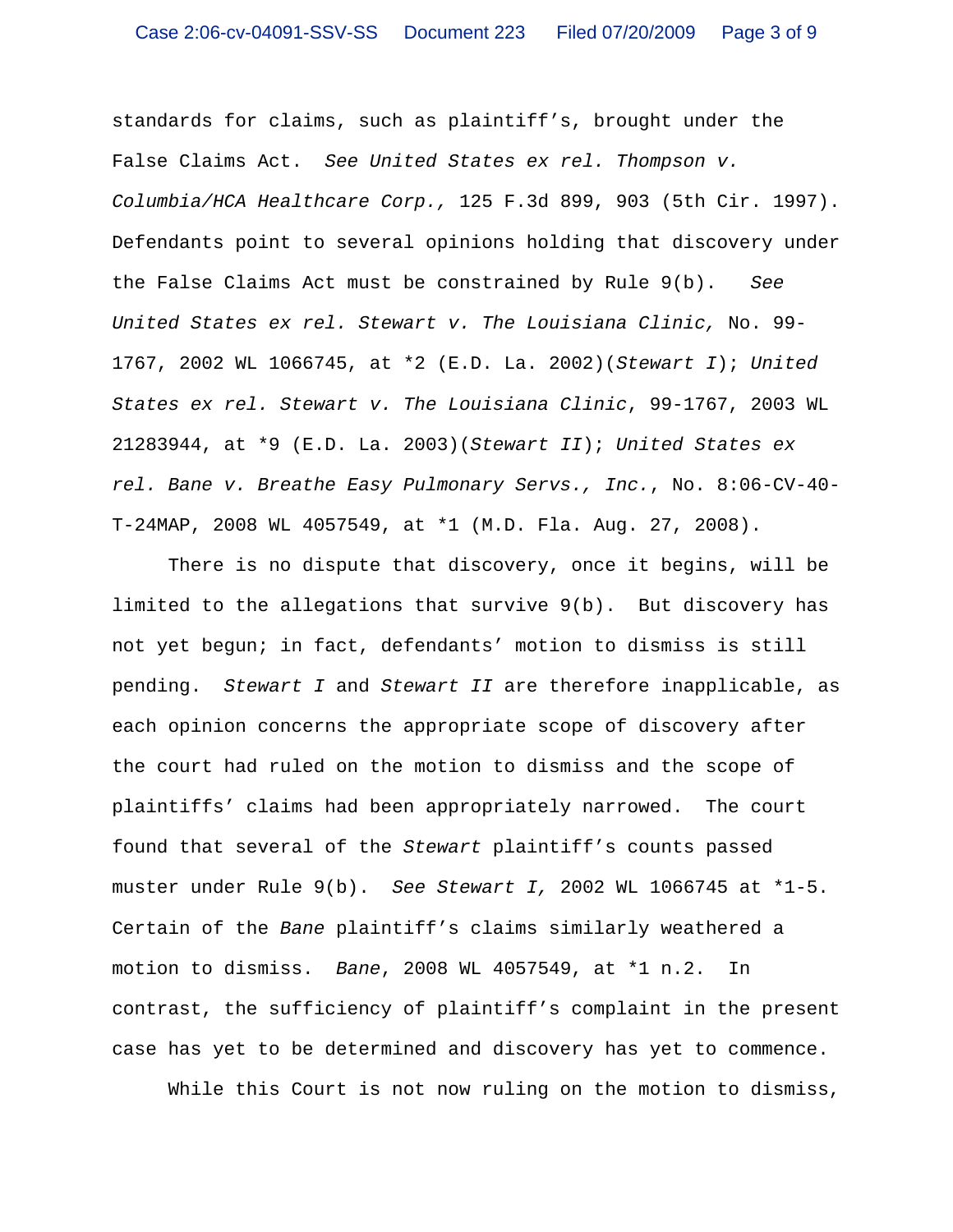it should be noted that it is not certain that the plaintiff's claims extending beyond the fifty-seven listed properties must be dismissed under Rule 9(b). As one court held in this context:

While the complaint is hardly a model of clarity, relator sufficiently pleads some specific circumstances of the alleged fraud. Treating her allegations as true, *it would be virtually impossible to for relator to list every instance of fraudulent activity.* She does however *give the outline of the allegedly fraudulent scheme and give various examples of conduct by the defendants*. . . . While she does not give specific names or dates under each heading, there is enough information in the complaint to allow defendants to respond and prepare a defense.

*United States ex rel. Grandeau v. Cancer Treatment Ctrs. of Am.*, No. 99 C 8287, 2003 WL 21504998, at \*1 (N.D. Ill. June 30, 2003) (emphases added).

This Court will not at this time limit the scope of the pretrial protective order to the fifty-seven properties listed in plaintiff's First Amended Complaint. Plaintiff's First Amended Complaint alleges a much broader, further-reaching fraud than the one allegedly stemming from the listed properties. Indeed, plaintiff alleges that defendants constructed a wholesale "scheme" to inflate flood claims on properties damaged by Hurricane Katrina. If this Court were later to find this broader claim sufficient under Rule 9(b), a protective order limited to the properties identified as examples could allow the destruction of otherwise discoverable documents. Because the relevance of documents not directly related to the fifty-seven properties listed in plaintiff's First Amended Complaint has not been fairly evaluated at this time, this Court adopts a more expansive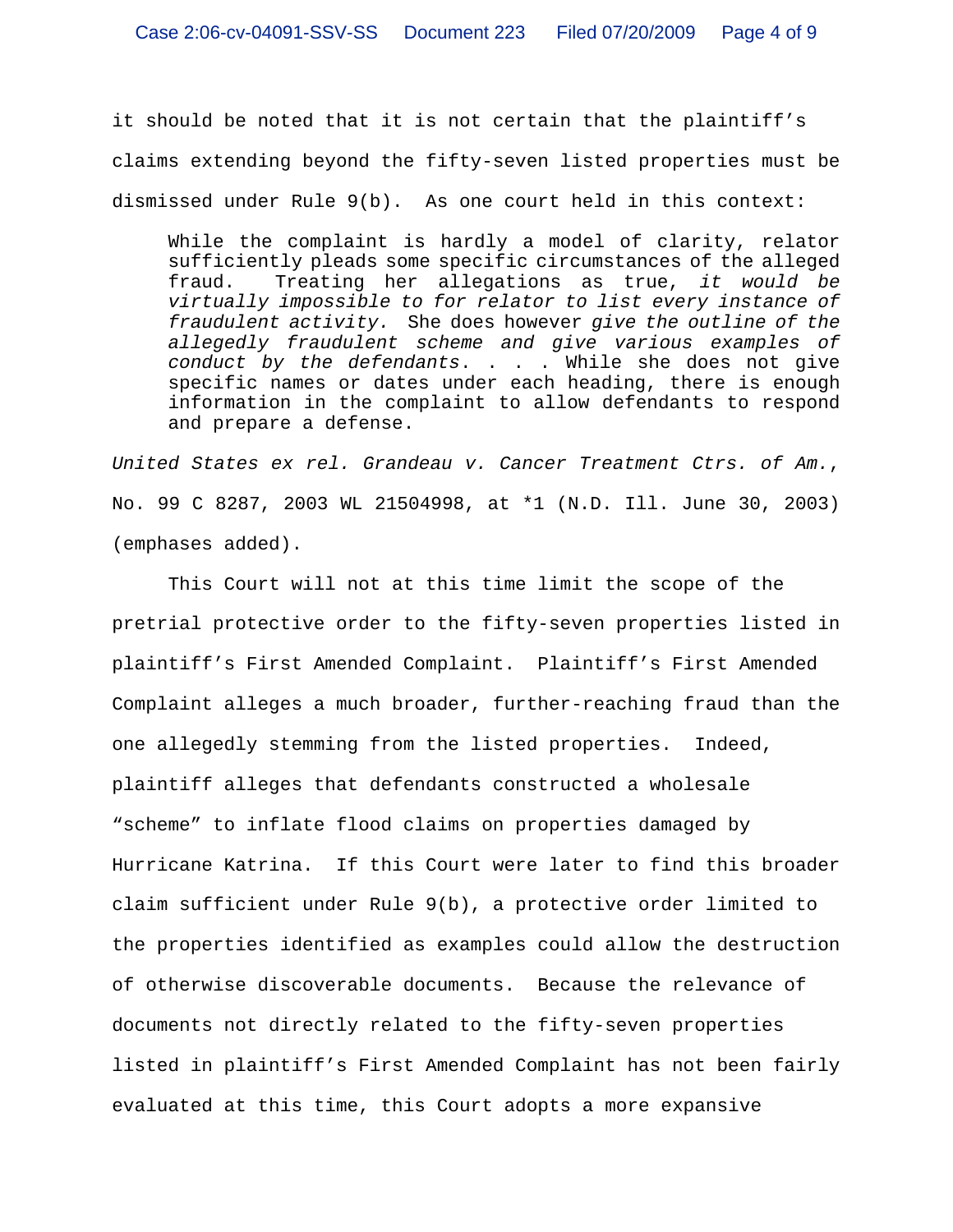protective order than the one requested by defendants. As issues in this case narrow, defendants may request, and the Court may grant, a reduction of the scope of the order. *See Manual for Complex Litigation,* § 11.442 (4th ed.).

Further, this Court finds the hardship inflicted upon plaintiff by the potential destruction of otherwise discoverable documents outweighs any unforseen burden incurred by defendants in incurring storage costs. Plaintiff's request, even in its broadest form, is limited to those properties damaged by Hurricane Katrina. The storage and maintenance of files relating to Hurricane Katrina is not likely to be unduly burdensome given that defendants' daily business relates to insurance claims and their adjustments.

### **III. Names and Addresses of Past and Present Employees**

Defendants also argue that plaintiff overreaches by requesting that defendants disclose "the identity and last known contact information of any former employees (including any former independent contractors) purportedly with knowledge of information relevant to the claims or defenses in this action." R. Doc. 49. This argument is correct. The nature of plaintiff's request – for defendants to disclose information – is predicated on defendants' duty to disclose under Federal Rule of Civil Procedure 26, which outlines a party's initial disclosure obligations. Discovery is inappropriate, however, until the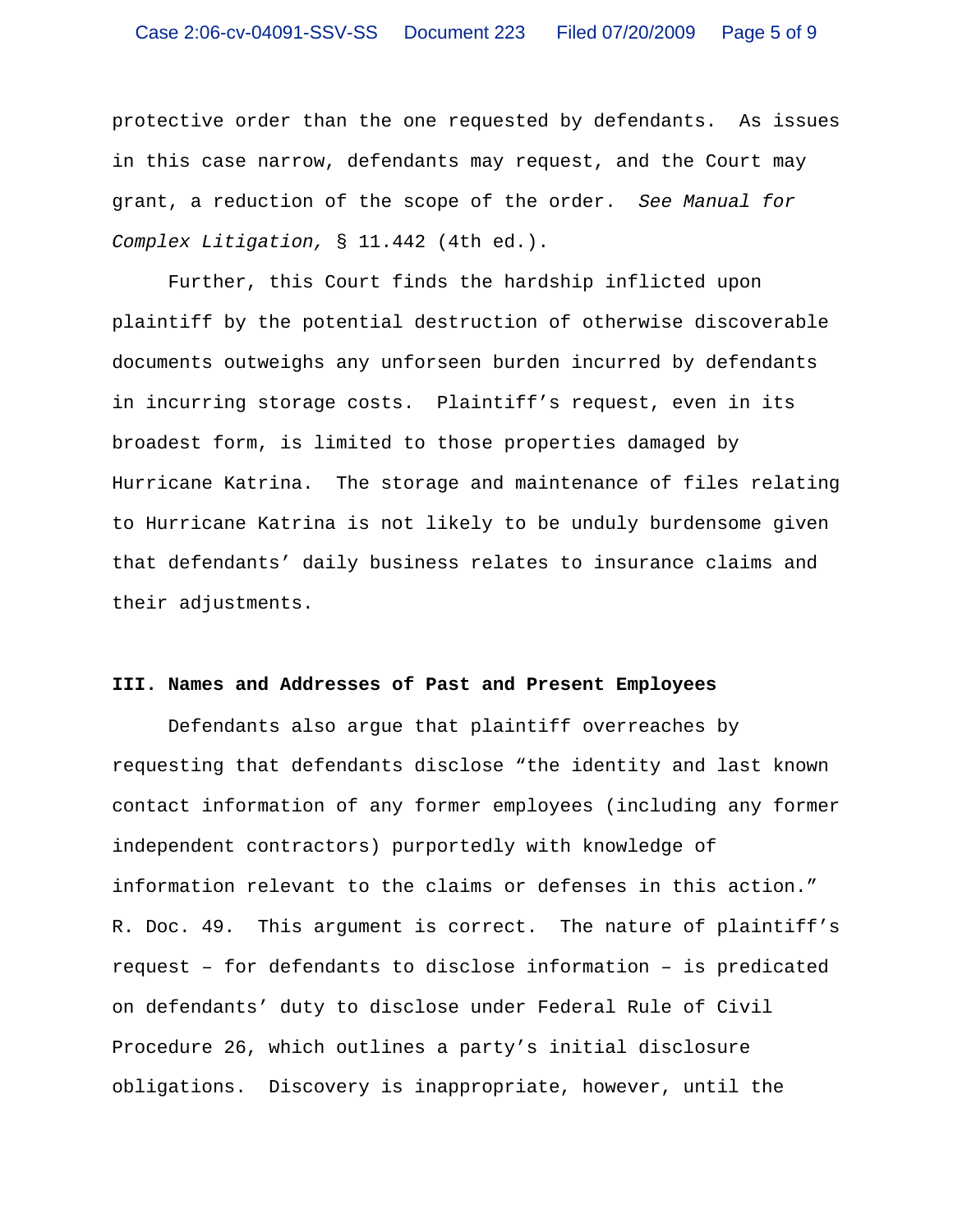basis for the Court's jurisdiction is apparent. Defendants dispute this Court's jurisdiction under the public disclosure bar of the FCA. R. Doc. 116. Because the Court has not yet ruled on the motion to dismiss, it is inappropriate to open discovery at this time. *See United States ex rel. Poteet v. Medtronic, Inc.,* 552 F.3d 503, 519 (6th Cir. 2008) (holding that plaintiff was not entitled to discovery before the district court's ruling on motion to dismiss). Accordingly, plaintiff's request for the names and addresses of defendants' present and past employees is excluded from this Court's protective order. *See United States ex rel. Glaser v. Wound Cave Consultants, LLC*, No. 1:05-cv-5 73- LJM-WTL, 2007 WL 2934885 (S.D. Ind. 2007).

#### **IV. Conclusion**

For the foregoing reasons, this Court ORDERS the parties to maintain and preserve all documents and information pursuant to the attached Order.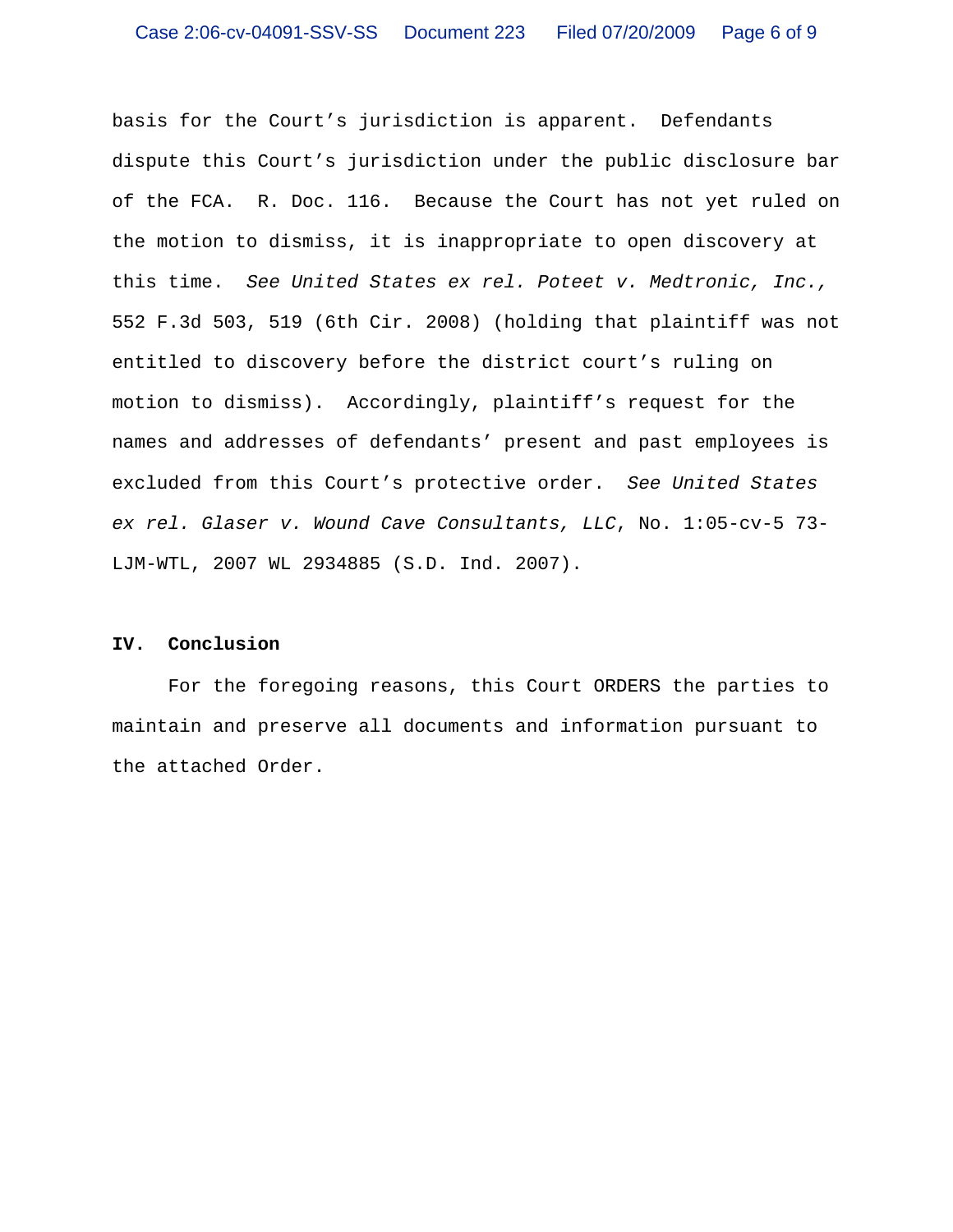#### **ORDER FOR PRESERVATION OF DOCUMENTS**

The Court now orders as follows:

1. The parties are directed to maintain, preserve, and refrain from destroying or altering the following documents<sup>1</sup> and records:

- a. Any documents, records, electronic data (including but not limited to e-mails and metadata), or other evidence falling within the categories already requested by any party;
- b. Any documents, records, electronic data (including but not limited to e-mails and metadata), or other evidence falling within the categories set forth in Rule 26(a)(1) of the Federal Rules of Civil Procedure;
- c. Copies of any documents, records, electronic data (including but not limited to e-mails and metadata), or other evidence produced by a party or its agents or principals to the United States or any agency thereof in connection with a subpoena, investigation, or inquiry related to insurance claims on properties for which the National Flood Insurance Program paid for damage caused by Hurricane Katrina;

<sup>1</sup> The term "documents" means any item described in Rule 34(a) of the Federal Rules of Civil Procedure.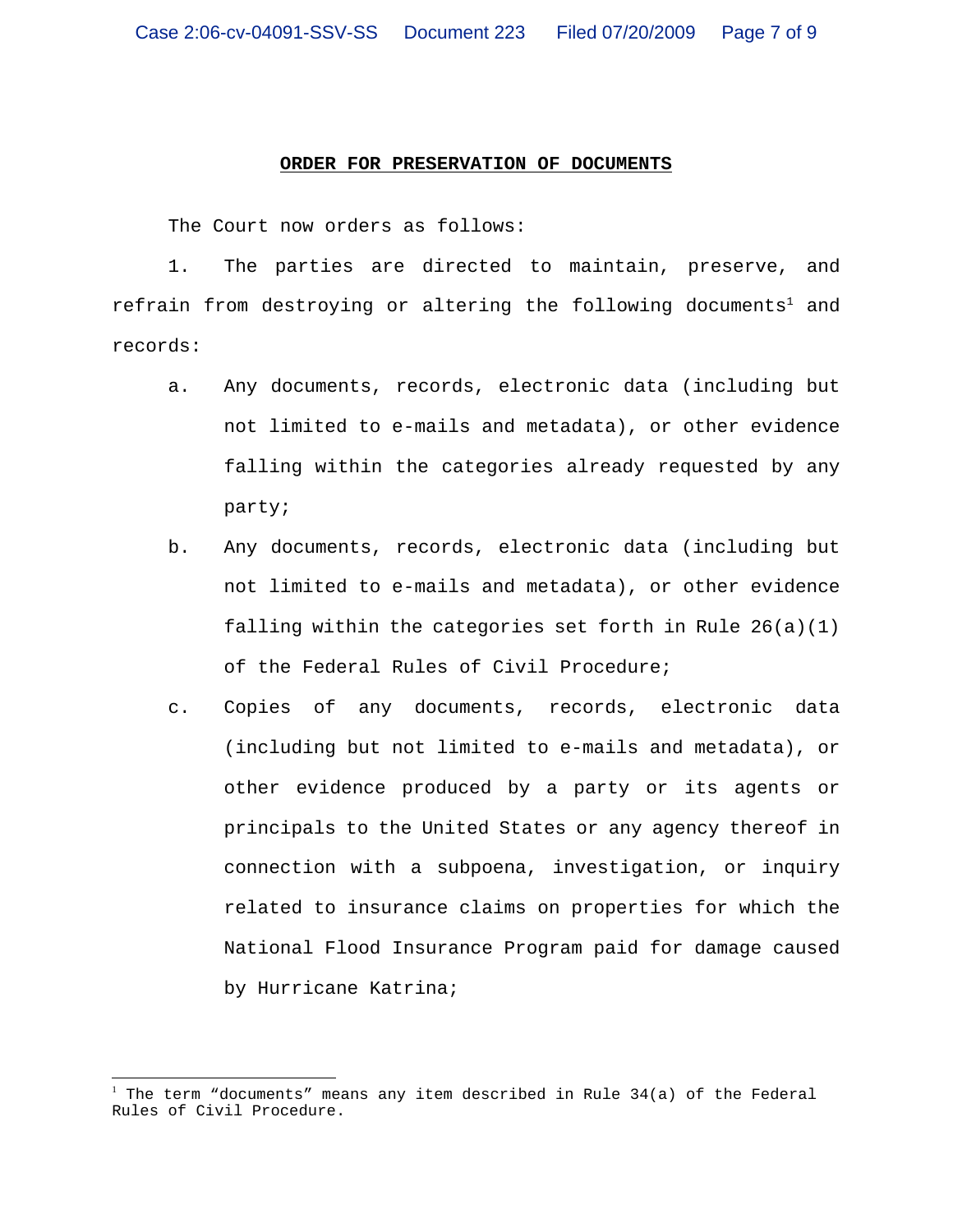- d. Copies of any documents, records, electronic data (including but not limited to e-mails and metadata), or other evidence produced to a party or its agents or principals by the United States or any agency thereof in connection with a request pursuant to the Freedom Of Information Act or other inquiry related to insurance claims on properties for which the National Flood Insurance Program paid for damage caused by Hurricane Katrina;
- e. Any documents, records, electronic data (including but not limited to e-mails and metadata), or other evidence that a party knows, or reasonably should know, is relevant to any claim or defense in this action, is reasonably likely to lead to the discovery of admissible evidence, or is reasonably likely to be requested; and
- f. Any documents, records, electronic data (including but not limited to e-mails and metadata), or other evidence described in the foregoing categories, whether it is presently in the possession or control of a party or comes into the possession or control of a party following the Court's approval and entry of this Stipulation.
- g. Internal rules, policies or guidelines regarding the allocation of Hurricane Katrina damage between "NFIP flood policies" and "wind policies."